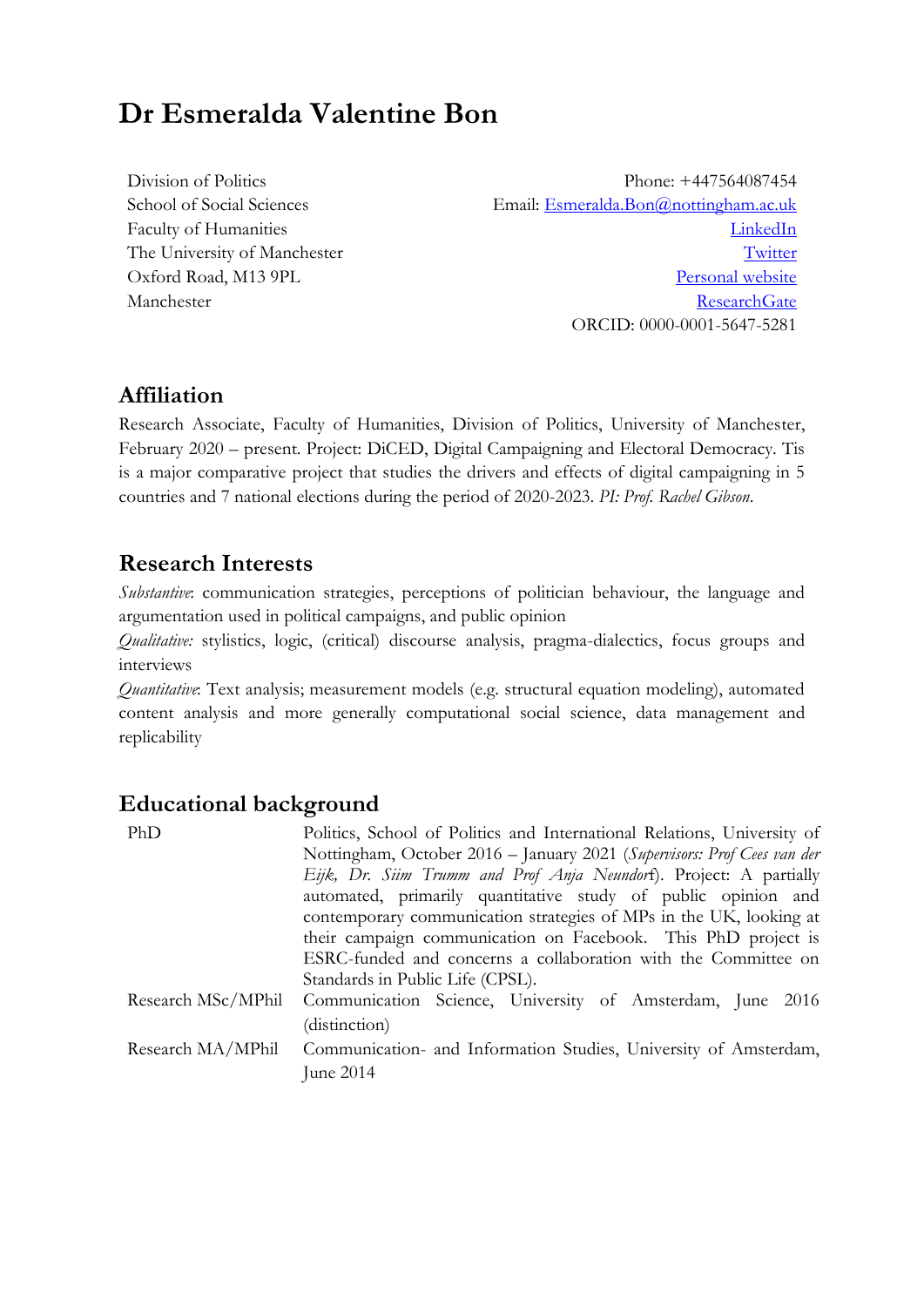## **Publications**

#### *Technical Reports*

2017: VAN DER EIJK, CEES and BON, ESMERALDA V. [Public Opinion with](https://www.gov.uk/government/publications/mps-outside-interests-british-election-study-research)  [Respect to MPs' Outside Interests: Insights from the British Election Study](https://www.gov.uk/government/publications/mps-outside-interests-british-election-study-research)

2017: BON, ESMERALDA V. and VAN DER EIJK, CEES. [English Public Attitudes](https://nottingham-repository.worktribe.com/output/2233620/english-public-attitudes-to-cspl-relevant-questions-insights-from-the-british-election-study-internet-panel)  [to CSPL-Relevant Questions: Insights from the British Election Study Internet Panel](https://nottingham-repository.worktribe.com/output/2233620/english-public-attitudes-to-cspl-relevant-questions-insights-from-the-british-election-study-internet-panel)

#### *Book Chapters*

2021: BON, ESMERALDA V. AND WALTER, ANNEMARIE S. The EU Referendum Campaign on Social Media: Incivil MPs and Campaign Groups? *In*: WALTER, ANNEMARIE S., ed., Crossing Boundaries: Incivility in Political Communication. Routledge

2021: BON, ESMERALDA V. AND BURKE, MICHAEL. Devices, Settings and Distractions: A study into how people read literature. *In:* WATSON, GREG and ZYNGIER, SONIA, eds., Pedagogical Stylistics in the 21st Century. Palgrave Macmillan

2018: BURKE, MICHAEL and BON, ESMERALDA. The location and means of literary reading. *In:* CSABI, SZILVIA, ed., Expressive Minds and Artistic Creations: Studies in Cognitive Poetics. Oxford University Press. 205-231

#### **Awards & Scholarships**

| 2021        | Duolingo Impact Award          | Duolingo Inc. (affiliated with Carnegie Mellon<br>University, Penn, USA. Value: \$10,000. |
|-------------|--------------------------------|-------------------------------------------------------------------------------------------|
| 2020        | Postgraduate Teaching<br>Award | University of Nottingham, Graduate School.<br>Value: $f$ 100                              |
| 2018        | Michael Cowan scholarship      | Michael Cowan Estate. Value: $f1,000$                                                     |
| 2018        | Conference bursary             | Centre for British Politics, School of Politics &                                         |
|             |                                | IR. Univ. of Nottingham. Value: £300                                                      |
| $2017 - 19$ | Data Impact fellowship         | UK Data Service (ESRC funded). Value: £2,000                                              |
| $2016 - 19$ | Collaborative CASE             | Economic and Social Science Research Council                                              |
|             | studentship                    | & the Committee on Standards in Public Life.                                              |
|             |                                | Value: $f12,000$ + fee waiver                                                             |
| $2016 - 19$ | Postgraduate studentship       | School of Politics and IR, Univ. of Nottingham.                                           |
|             |                                | Value: £21,600                                                                            |
| $2016 - 19$ | Hendrik Muller scholarship     | Dr. Hendrik Muller's Vaderlandsch Fonds. NL.                                              |
|             |                                | value: €5,000                                                                             |
| $2016 - 19$ | Postgraduate Research          | School of Politics and IR, University<br>of                                               |
|             | Fund                           | Nottingham. Value: £1,164                                                                 |

## **Teaching**

*Quantitative Methods and/or Research Design (University of Nottingham)*

| BA Lecture and workshop: | Research Design and Practice (Quantitative Methods)                                |  |
|--------------------------|------------------------------------------------------------------------------------|--|
|                          | (School of Sociology and Social Policy)                                            |  |
|                          | BA Workshop and Computer Lab: Interpreting Geographical Data (School of Geography) |  |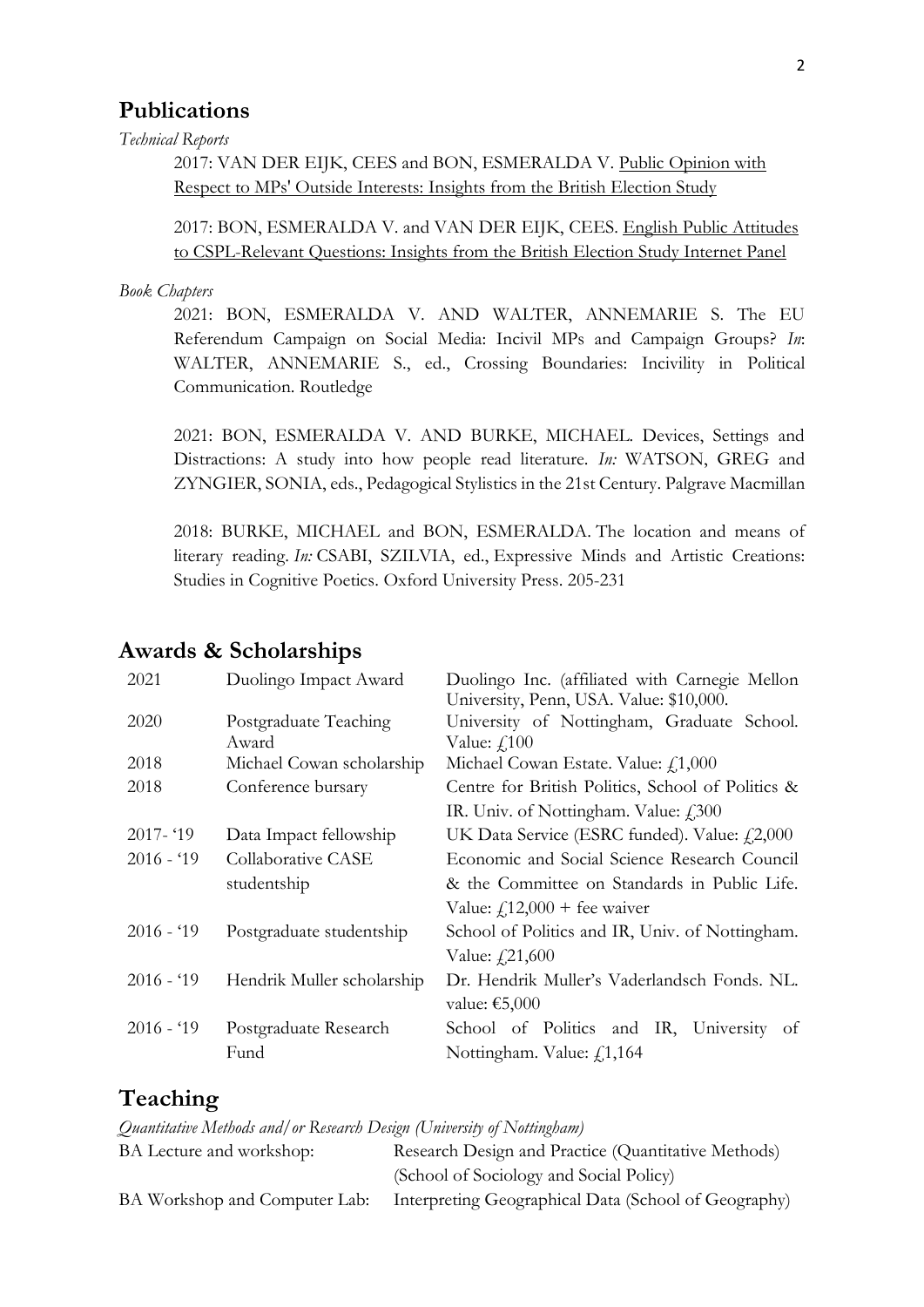| BA Computer Lab: | Quantitative Methods for Social Science 1 (Q-step)      |
|------------------|---------------------------------------------------------|
| BA Computer Lab: | Quantitative Methods for Social Science 2 (Q-step)      |
| BA Computer Lab: | Intermediate Quant. Methods for Social Science (Q-step) |
| PhD/MA Seminar:  | Philosophy of Social Science Research (ESRC DTP)        |

*Political Behaviour (University of Nottingham)*

| BA Seminar:      | Culture & Values in a Changing World (School of Politics and IR) |
|------------------|------------------------------------------------------------------|
| BA Computer Lab: | How Voters Decide (School of Politics and IR)                    |
| BA Workshop:     | Public Opinion and Polling (School of Politics and IR)           |

*Comparative Politics (University of Nottingham)* BA Seminar: Introduction to Comparative Politics (School of Politics and IR)

*Languages (Dutch – English) (Online)* Course Developer: Dutch – English (A2 –> B1), for Duolingo Inc. (affiliated with Carnegie Mellon University, Pennsylvania, USA (2013-2016)

## **Teaching certification**

Associate fellowship of the Higher Education Academy (obtained November, 2019)

### **Professional Activities**

*Conferences*

| APSA                 | 3 papers (2021) | PSA:          | 1 paper $(2019)$     |
|----------------------|-----------------|---------------|----------------------|
| <b>ECPR</b>          | 1 paper (2021)  | ISPP:         | 1 paper (2019; 2020) |
| $PSA - ECN$          | 1 paper (2021)  | DCRN:         | 1 paper (2018)       |
| Politicologenetmaal: | 1 paper (2021)  | $PSA - EPOP:$ | 1 paper (2018; 2021) |
| MPSA:                | 2 papers (2019) |               |                      |

#### *Invited Talk*

"Introduction to the Study of Argumentation". University College Roosevelt, 2015-2016.

*Media*

Cited in newspaper *The Guardian*, article: "Just say no: negativity is secret of political tweet [success, study finds"](https://www.theguardian.com/technology/2021/apr/13/just-say-no-negativity-is-secret-of-political-tweet-success-study-finds)

#### *Professional Services: Reviewer*

- ESRC (grant proposal)
- Policy & Internet
- Party Politics
- Journal of Elections, Public Opinion & Parties
- LSE Review of Books

#### *Professional Memberships*

- Higher Education Academy
- Midlands Graduate School Doctoral Training Partnership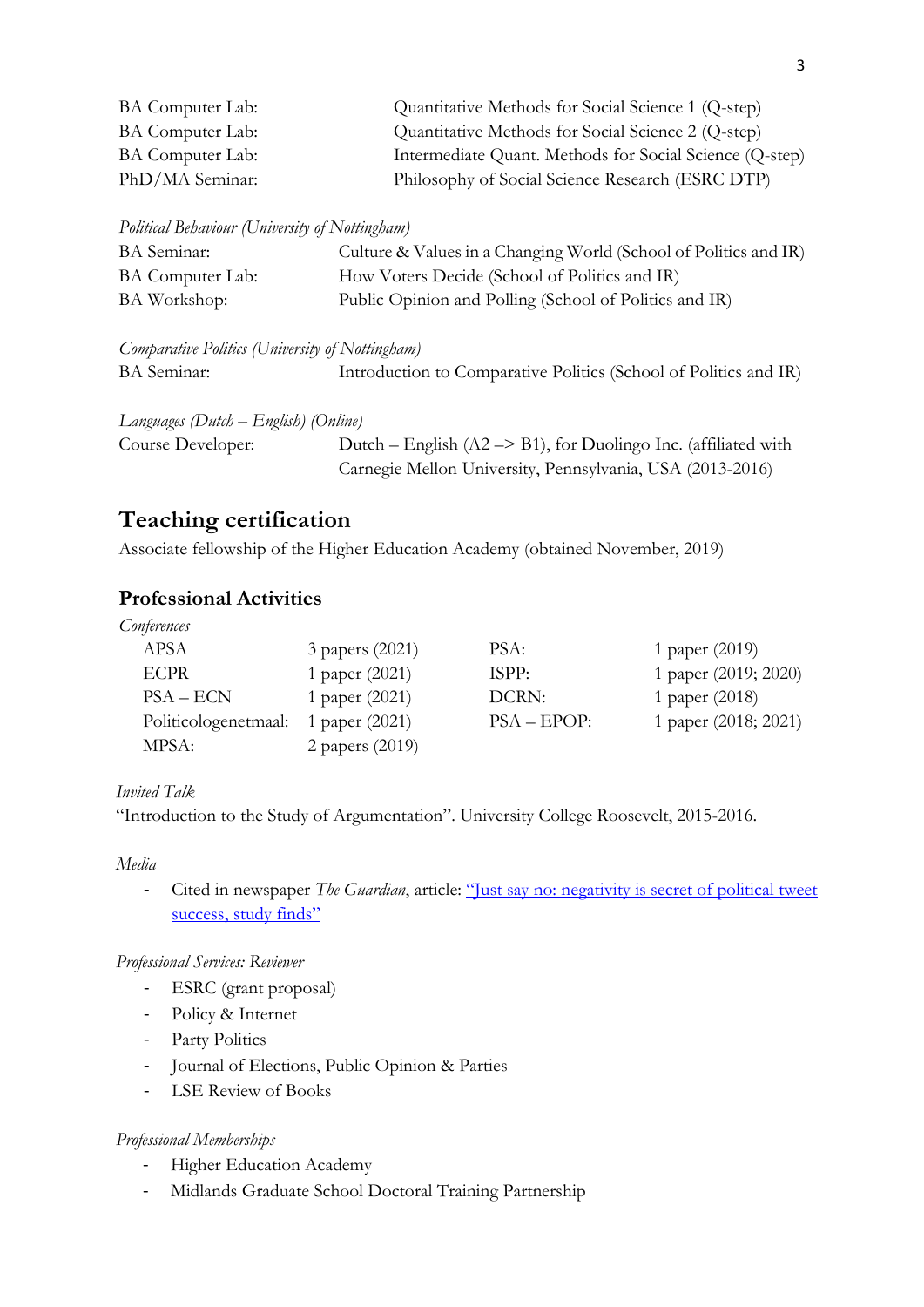- Methods and Data Institute (MDi), University of Nottingham
- Centre of British Politics (CBP), University of Nottingham
- Research Centre for the Study of Parties and Democracies (REPRESENT), University of Nottingham
- Nottingham Interdisciplinary Centre for Economic and Political Research (NICEP), University of Nottingham
- PALA, Poetics and Language Association
- LLADS, discussion group of research in linguistics, psychology, poetry and literature, University College Roosevelt

#### *Conference Assistance*

- EPOP, Elections, Public Opinion and Parties (2017)
- ECPR JS, European Consortium for Political Research, Joint Sessions (2017)
- ASA, Ancient Sculpture Association (2015)
- ISSA, International Society for the Study of Argumentation (2014)

#### *Evidence Submissions*

Cited in: 'Fake News and Critical Literacy: The Final Report on the Commission on Fake News [and the Teaching of Critical Literacy in Schools'](https://literacytrust.org.uk/research-services/research-reports/fake-news-and-critical-literacy-final-report/) (2018)

#### **Administrative Duties**

*Committee Memberships at the School of Politics and IR, University of Nottingham*

- PGR Representative PGR Fund Committee (2017-2018)
- PGR Conference Committee Chair of Politics & IR, Univ. of Nottingham (2017-2018)
- PGR Colloquium Committee Chair, School of Politics & IR, Univ. of Nottingham (2016-2017)

*Service to the community*

Welfare Tutor, University of Nottingham (2016-2019)

### **Methods and Teaching Training**

*Separate methods courses (Univ. of Amsterdam; Univ. of Nottingham; Spring, Summer & Winter Schools)*

- Structural Equation Modelling;
- Measurement Models;
- Social Network Analysis;
- Forecasting;
- Spatial Data Analysis;
- Topic Modelling;
- Corpus Linguistics;
- Introduction to/Advanced Machine Learning;
- Factorial Survey Design;
- Advanced Social Media and Text Analysis;
- Intensive Interviewing & Focus Groups;
- Analysis of Text and Discourse;
- Content Analysis;
- Survey Design;
- Big Data and Automated Content Analysis in Python;
- Experimentation;
- Logic;
- Argumentative Practices;
- Introduction to Python
- Python Bootcamp (NCRM)
- Using Python to Access Web Data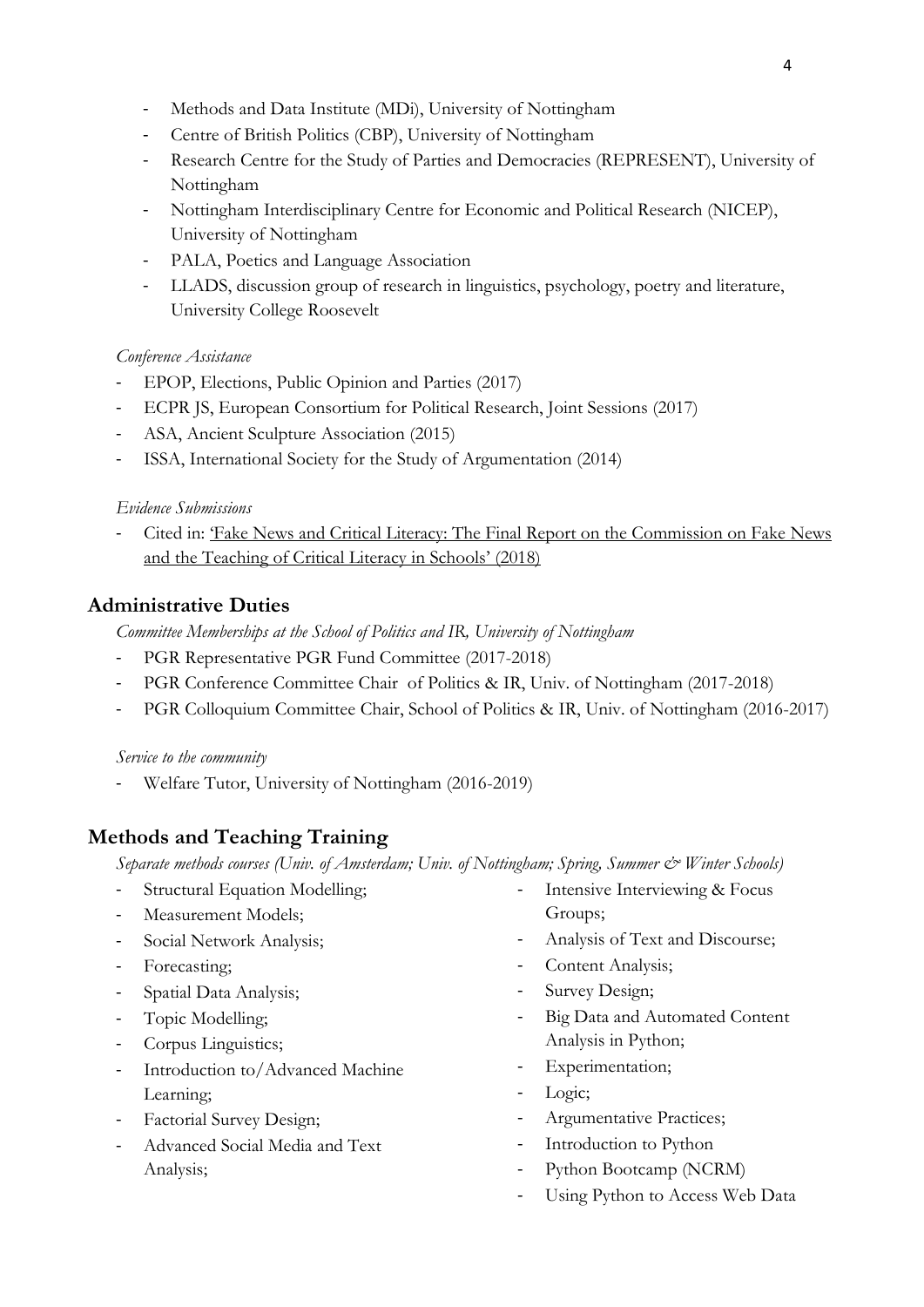#### - Python Data Structures - Using Databases with Python

#### *Spring, Summer and Winter Schools*

- ECPR Summer School on Political Parties, University of Nottingham (2018);
- Summer School in Advanced Social Science Data Analysis, University of Essex (2018);
- Winter School in Computational Communication Science, Hochschule für Musik, Theater & Medien, Institut für Journalistik & Kommunikationsforschung (2018);
- Summer School for Women in Political Methodology, University of Zurich (2017;
- Summer Seminar on Social Media and Social Cohesion, Dutch Royal Academy of the Sciences (2017);
- Spring School on Advanced Research Methods, University of Oxford (2017);
- Summer School on Chinese Thought and Modern China at Beijing Normal University (2016)

*Teaching training at the University of Nottingham (Professional Development) in:* core teaching skills, marking and assessment, small group teaching, creative tools, intercultural communication, inspirational teaching and active listening skills.

#### **Previous appointments**

| Role               | Institution                                            |
|--------------------|--------------------------------------------------------|
| Author             | SWOCC, Foundation for Fundamental Research on          |
|                    | Brands and Brand Communication, University of          |
|                    | Amsterdam, Netherlands                                 |
| Data Impact Fellow | UK Data Service                                        |
| Researcher         | Research Advisory Board, Committee on Standards in     |
|                    | Public Life (CSPL)                                     |
| Research assistant | University of Nottingham, for Dr. Annemarie Walter     |
| Research intern    | AScoR, Amsterdam School of Communication Research,     |
|                    | Univ. of Amsterdam                                     |
| Content analyst    | The National Centre of Competence in Research (re:     |
|                    | Democracy; University of Zurich)                       |
| Research intern    | KAIROS, Humanities Research Centre, University College |
|                    | Roosevelt                                              |

#### **Other Skills**

| Language         | Level              | Certification already obtained (if applicable) |
|------------------|--------------------|------------------------------------------------|
| Dutch            | native             | N/A                                            |
| English          | fluent             | Cambridge C1 Advanced, International           |
|                  |                    | Baccalaureate                                  |
| Spanish          | upper intermediate | B1 certificate from Pylmon School of           |
|                  |                    | Languages, Barcelona; undergraduate            |
|                  |                    | courses beginner level to advanced             |
| French           | intermediate       | secondary school transcript                    |
| German           | intermediate       | secondary school transcript                    |
| Mandarin Chinese | basic/intermediate | HSK1 certificate                               |